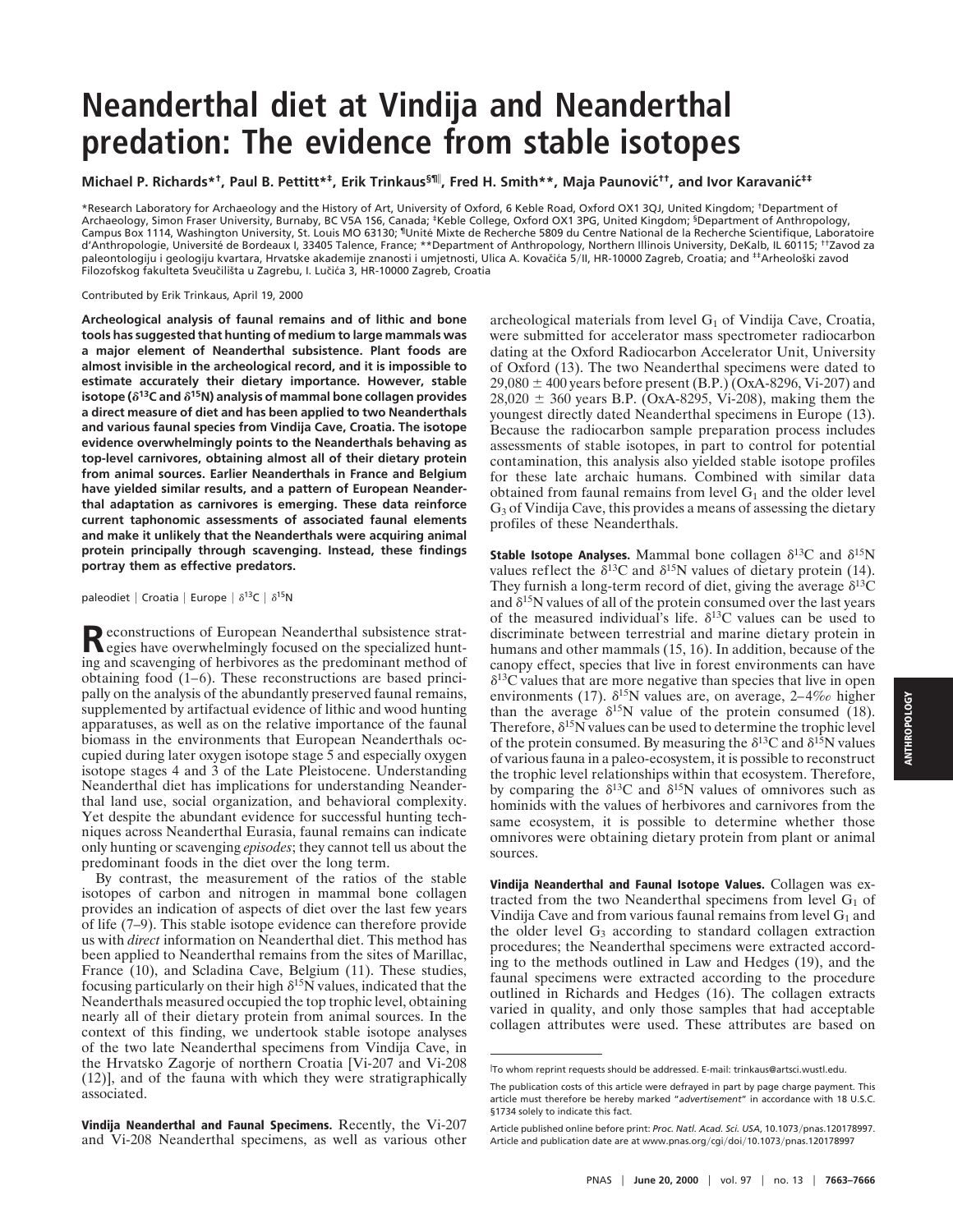Table 1. Bone collagen  $\delta^{13}$ C and  $\delta^{15}$ N values of Neanderthals and associated fauna from Vindija Cave, Croatia

| Sample         | <b>Species</b> | Level          | $\delta^{13}C$ | $\delta^{15}$ N | C: N | % Coll. | % $C$ | %N   |
|----------------|----------------|----------------|----------------|-----------------|------|---------|-------|------|
| $Vi-207$       | Neanderthal    | G1             | $-19.5$        | 10.1            | 3.2  | 6.5     | 37.1  | 13.5 |
| $Vi-208$       | Neanderthal    | G <sub>1</sub> | $-20.5$        | 10.8            | 3.6  | 4.2     | 36.1  | 11.7 |
| V <sub>1</sub> | Bos/Bison spp. | $G_3$          | $-20.4$        | 5.3             | 3.2  | 11.4    | 18.8  | 6.8  |
| V <sub>3</sub> | Cervid         | G1             | $-20.3$        | 5.2             | 3.2  | 16.1    | 20.4  | 7.4  |
| V <sub>4</sub> | Ursus spelaeus | $G_3$          | $-21.1$        | 1.3             | 3.3  | 29.1    | 14.4  | 5.1  |
| V <sub>5</sub> | Ursus spelaeus | G <sub>1</sub> | $-20.7$        | 1.5             | 3.3  | 12.6    | 18.8  | 6.7  |

 $\delta^{13}$ C values are measured relative to the Vienna Pee Dee Belemnite standard, and  $\delta^{15}$ N values are measured relative to the ambient inhalable reservoir standard. ''% Coll.'' is the mass of freeze-dried ''collagen'' produced as a percentage of the starting total bone mass. % C and % N are the percent amounts of carbon and nitrogen measured in the mass spectrometer compared with the starting mass of extracted collagen. Measurement errors on the  $\delta^{13}$ C values are  $\pm$ 0.3‰; errors on the  $\delta$ <sup>15</sup>N values are  $\pm$ 0.4‰.

values determined by DeNiro (20) and Ambrose (21) and used by the majority of stable isotope researchers and radiocarbon dating labs. The acceptable values are a C:N ratio between 2.9 and 3.6, "percent collagen"  $>1\%$ , and %C and %N in the extracted collagen of  $>13\%$  for carbon and  $>5\%$  for nitrogen. These collagen attributes allow us to identify and exclude collagen that is heavily degraded or contaminated. This is in contrast to stable isotope measurements of bioapatite in bone mineral and enamel, where no such criteria exist. The stable isotope values and various collagen attributes are given in Table 1; based on these, we are confident that the collagen  $\delta^{13}C$  and  $\delta^{15}$ N values reported here are robust and reflect the organisms' original collagen  $\delta^{13}$ C and  $\delta^{15}$ N values. The Neanderthal samples were measured at the Oxford Radiocarbon Accelerator Unit, and the faunal samples were measured at the Stable Isotope Laboratory, Research Laboratory for Archaeology and the History of Art, University of Oxford.

We used the ecosystem approach and compared the omnivores of interest, in this case the Neanderthals, with the isotope values of temporally and geographically associated fauna. Unfortunately, it was possible to extract collagen from only a few of the faunal samples taken from Vindija. A particular problem was our inability to extract collagen from our carnivore samples. For this reason, we have supplemented the Vindija faunal sample with data from the slightly later ( $\approx$ 23,000–26,000 B.P.) sites of Dolní Věstonice II and Milovice in the Czech Republic (22). In addition, we have contributed a single herbivore sample from the site of Brno-Francouzska´, which dates within this time range (23).

There are fluctuations in faunal  $\delta^{15}N$  values through time that are correlated with climate changes (24, 25). For example, Richards *et al.* (26) observed faunal  $\delta^{15}N$  values dated to  $\approx$  12,000 years B.P. from Gough's Cave, U.K. that were  $\approx 2\%$  lower than the  $\delta^{15}N$  values of similar species from the Holocene. Therefore, comparing isotope values between sites, especially sites of different ages, could be problematic. However, by employing fauna that are as geographically and temporally as close to our samples as possible, we should be providing an appropriate comparative framework for the Vindija Neanderthal samples. Moreover, the relative distribution, especially of  $\delta^{15}N$  values, for the species included in this pooled sample is similar to the distributions derived for various faunal species from single sites (10, 11).

**Fauna.** The *Bos* / *Bison* and cervid samples from Vindija (Table 1) have herbivore  $\delta^{13}$ C and  $\delta^{15}$ N values that are within the ranges observed for European Holocene specimens (25, 27). The  $\delta^{13}C$ values are more indicative of open-ranging species ( $\approx$ 20%o), rather than forest-dwelling species ( $\approx$ 22%), but ranges of variation in Late Pleistocene *Bos*/*Bison*  $\delta^{13}$ C values (24) as well as the hilly terrain in the vicinity of Vindija Cave make it difficult to assess which of these bovine genera is most likely represented. The cave bear samples are interesting from a paleobiological, rather than an anthropological, perspective as they have very low  $\delta^{15}$ N values. Similarly low *Ursus spelaeus*  $\delta^{15}$ N values have been observed for samples from Slovenia (28), France (29), and Belgium (30). The low *U. spelaeus* values probably reflect a high degree of herbivory (31); they may also be a result of their unusual metabolism related to hibernation (32), although the hibernation model has been disputed (30).

**Neanderthals.** The Neanderthal samples from Vindija have high  $\delta^{15}$ N values, which indicate that the overwhelming majority of their dietary protein was from animal, rather than plant, sources (Table 1, Fig. 1). The associated  $\delta^{13}$ C values indicate the exploitation of more open-ranging herbivores, despite the hilly terrain of the Hrvatsko Zagorje. The Neanderthal values are close to the later carnivore isotope values from Dolní Věstonice II and Milovice (22), as well as those of earlier carnivores from Marillac and Scladina (10, 11), indicating that these Neanderthals had diets similar to nonhuman carnivores.

The insufficient associated faunal samples make it impossible to identify which herbivore species were preferentially being consumed by the Neanderthals. The mammoth  $\delta^{15}N$  values from Milovice are intriguing, as they are higher than the other herbivores. This pattern of higher mammoth values has been observed previously (30, 33, 34) and may relate to mammoths targeting specific plant species, whereas other herbivores consume a wider range of species. The higher mammoth  $\delta^{15}N$  values may be of relevance here, as the Neanderthal  $\delta^{15}N$  values could make sense if their main dietary protein source was mammoths rather than the other faunal species. However, archeological evidence for Neanderthal exploitation of proboscideans is ex-



**Fig. 1.** Bone collagen  $\delta^{13}$ C and  $\delta^{15}$ N values of Neanderthals and associated fauna from Vindija Cave, Croatia (Vi), dated to ≈28,500 years B.P. Included is a single faunal value from the site of Brno-Francouzska´ (Br), Czech Republic (≈24,000 years B.P.). Also plotted are faunal values from Ambrose (22) from  $\approx$  22,000–26,000 years B.P. sites in the Czech Republic: Dolní Věstonice II (Dv) and Milovice (Ml).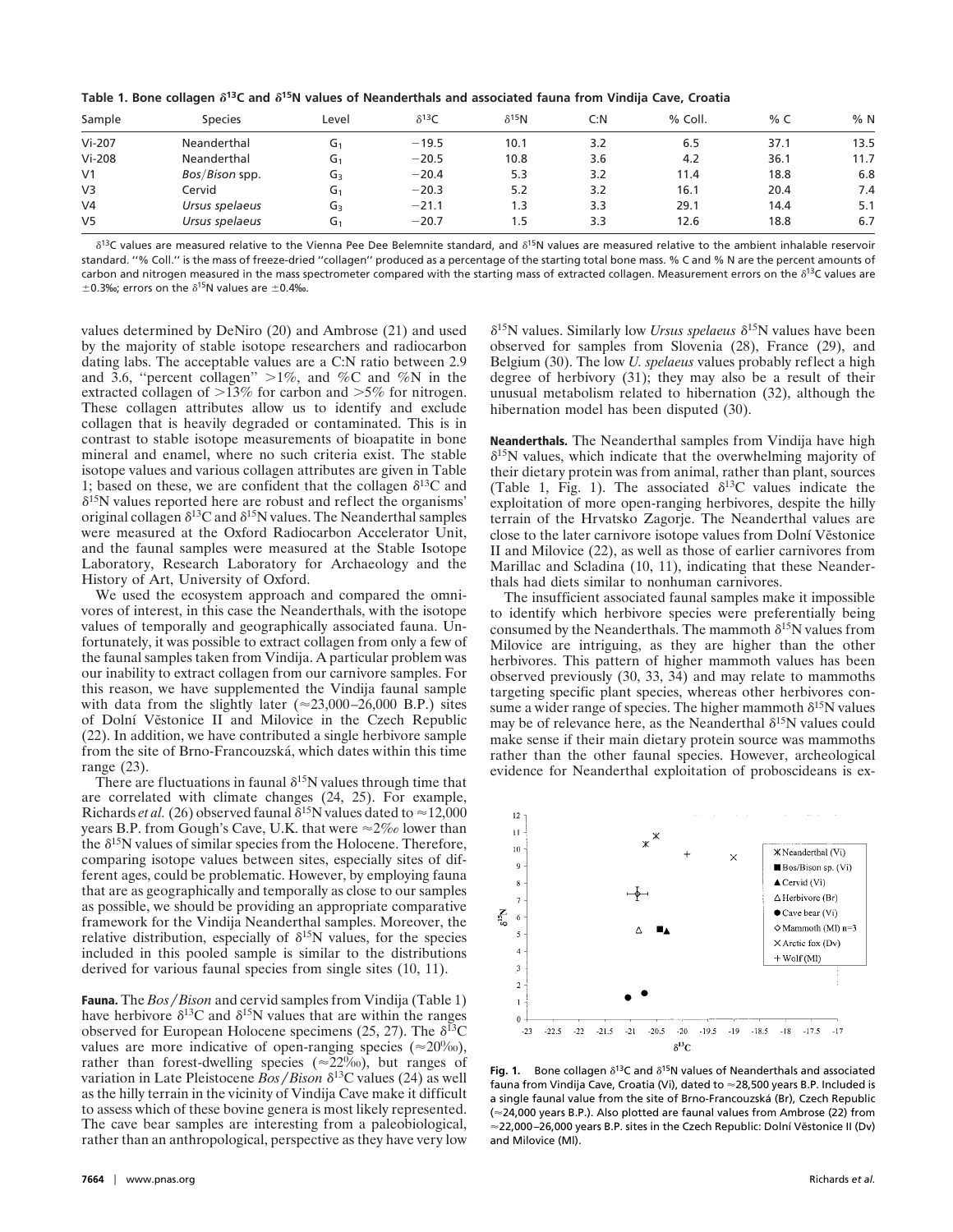**Table 2. Isotope values of Neanderthals from Marillac, France (10), and Scladina, Belgium (11)**

| Site          | Sample   | Site age          | $\delta^{13}C$ | $\delta^{15}$ N |
|---------------|----------|-------------------|----------------|-----------------|
| Marillac      | Layer 9  | 40.000-45.000 BP  | $-20.2$        | 9.3             |
| Marillac      | Layer 10 | 40.000-45.000 BP  | $-19.1$        | 11.6            |
| Scladina Cave | SC18800  | 80.000-130.000 BP | $-19.9$        | 10.9            |

tremely rare, and a broader series of fauna needs to be analyzed before the spectrum of predated herbivores can be evaluated through stable isotope analysis.

Our findings concerning the diet of the Vindija Neanderthals are remarkably similar to those observed by Bocherens and colleagues for other European Neanderthals (10, 11). They obtained similar  $\delta^{13}$ C and  $\delta^{15}$ N values for two Neanderthals from the site of Marillac dated to  $\approx 40,000-45,000$  years B.P. and for a Neanderthal specimen from Scladina Cave, Belgium, which is earlier, dated to between 80,000 and 130,000 years B.P. (Table 2). Moreover, the high  $\delta^{15}N$  for the Marillac Neanderthal remains are most closely approached by the values for *Canis lupus* and *Crocuta crocuta* from that site (10), whereas the earlier Neanderthal  $\delta^{15}N$  value from Scladina is most closely approached in that site's faunal assemblage by *Panthera spelaea* and secondarily by slightly lower values for *Crocuta crocuta* and *Canis lupus* (11). For these five Neanderthal specimens, therefore, we have stable isotope data indicating that geographically and chronologically dispersed Neanderthals consistently behaved as top-level carnivores.

**Neanderthals as Predators.** Neanderthal subsistence strategies were varied in space and time, with carcass utilization patterns varying on intersite and interspecies levels (4, 35). The role of hunting versus scavenging in meat acquisition by Middle Paleolithic humans has been debated particularly over the last two decades (3, 36, 37), and from this discussion it has become clear that the Neanderthals were capable of, and frequently engaged in, predation on mammals.

In particular, taphonomic analyses of a number of Middle Paleolithic, Neanderthal-associated mammalian faunal assemblages in recent years have concluded that focused and selective hunting strategies resulting in high meat utility acquisition were carried out by these late archaic humans in areas of Europe and the Near East as dispersed as France (Bau de l'Aubesier, La Borde, Canalettes, Coudoulous, Mauran, Le Portel), Germany (Salzgitter Lebenstedt, Wallertheim), Italy (Grotta Breuil), Croatia (Krapina), Iran (Kobeh), Israel (Kebara), and Russia (Il'skaja) (1–3, 6, 35, 38–44). These interpretations are based principally on mortality profiles and/or distributions of skeletal part frequencies of the prey species being processed, combined with direct evidence of human carcass processing with lithic tools. In the former, prime age-dominated assemblages are usually taken to indicate selective and active predation by these hominids. In the latter, a proximal limb element-dominated assemblage or a preserved skeletal distribution representative of anatomical frequencies, as opposed to a head and footdominated assemblage, are generally taken to indicate primary carcass access and hence active predation.

However, not only do a significant number of these assemblages not meet both criteria for active predation on the part of the Neanderthals, it is increasingly apparent that a variety of factors can contribute to the mortality and skeletal element distributions documented in archeological faunal assemblages. These factors include prey population demographic dynamics, nonhuman predator prey selection patterns, carcass consumption patterns by both humans and other carnivores, human carcass element transport variation, and postdepositional processes acting differentially on skeletal elements. Moreover, it remains unclear how representative of overall Neanderthal diet such episodes are. Consequently, current taphonomic analyses of these and other archeological faunal assemblages do not always permit assessment of the degrees to which the assemblages were accumulated through active predation versus scavenging.

Neanderthal predation has also been supported by the evidence for spears (stone-tipped and wooden) among both the Neanderthals and their Middle Pleistocene European predecessors (45–49), combined with rare examples of such weapons in the remains of apparent prey animals [e.g., the wooden spear in the ribs of an *Elephas* skeleton at Lehringen, Germany, and the Levallois point embedded an *Equus* cervical vertebra from Umm el Tlel in Syria (45, 50)]. In addition, indirect measures of Neanderthal subsistence such as the Levallois point to core frequencies have been used to suggest that the Neanderthals were highly predatory in the Near East (ref. 51; but see refs. 52 and 53), despite the absence of evidence for the kind of projectile weaponry seen in the Upper Paleolithic that would increase the mechanical efficiency and safety of hunting or for the patterned variance in extractive technologies widely seen in Upper Paleolithic and more recent hunter–gatherer toolkits (54).

This inference of active predation on the part of the Neanderthals is further supported by their anatomical distribution of trauma, which suggests proximate encounters with large animals (55) of the kind necessitated by their predominantly heavy available weaponry (45, 47, 48, 56). Yet, their pattern of trauma does not permit distinctions between injuries sustained during hunting versus those suffered in competition with other carnivores for carcasses or space.

Consequently, although several lines of evidence support active mammalian predation by the Neanderthals and contradict the previous models of the Neanderthals acquiring their animal protein principally through scavenging, the archeological data nonetheless remain frequently ambiguous as to the extent to which these late archaic humans were the primary predators of the mammals whose remains they processed. The consistent stable isotope data indicating their position as top-level carnivores provides insight into this issue.

There are no true mammalian scavengers, as all are omnivores (ursids and canids) and/or actively hunt (hyenas)  $(57)$ . This is because the search time for scavenging relative to the return is too expensive for terrestrial homeothermic vertebrates, and most predators actively defend their kills, thereby increasing risk to any potential terrestrial scavenger (57). If the Neanderthals were obtaining their animal protein principally through scavenging, they would have had to obtain most of their food from plants, as a reliable food source, and only supplemented this with scavenged animal products. Even though the isotope data cannot distinguish the species or even the sizes of the animals consumed, they clearly show that animal products were the overwhelming source of protein in European Neanderthal diets and that protein from plants was insignificant. It is therefore likely that scavenging, although undoubtedly practiced on an opportunistic basis by these European Neanderthals, must have been distinctly secondary to predation.

## **Summary and Conclusions**

Isotope analyses of two Neanderthals and associated fauna from Vindija Cave, Croatia, have indicated that the bulk of their dietary protein came from animal sources. Comparison with faunal remains from this and other sites of similar age indicates that the Vindija Neanderthal isotope values were similar to those of other carnivores. These results are very close to the results for earlier Late Pleistocene Neanderthals from France and Belgium.

Therefore, the emerging picture of the European Neanderthal diet indicates that although physiologically they were presumably omnivores, they behaved as carnivores, with animal protein being the main source of dietary protein. This finding is in